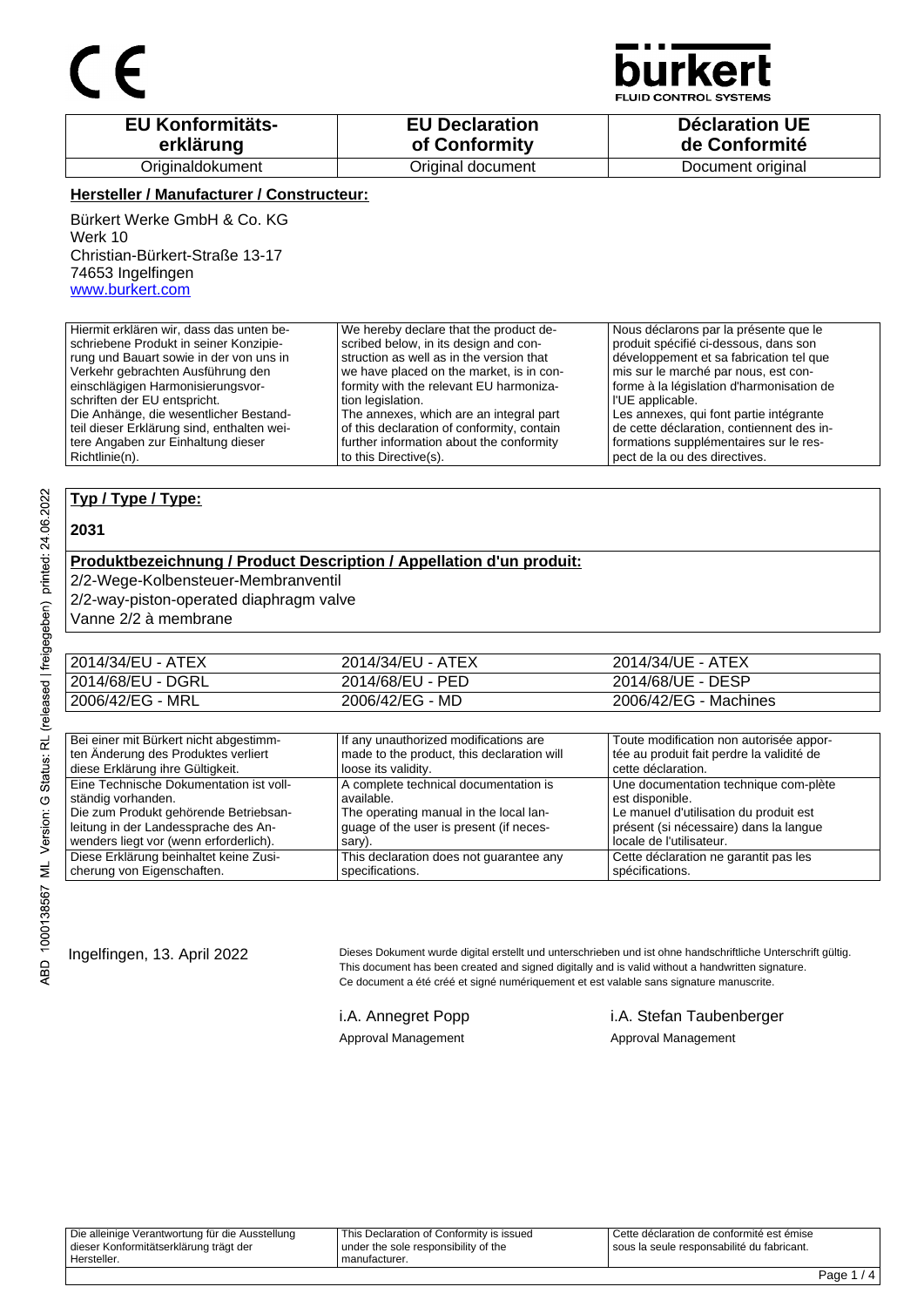



| <b>Anhang ATEX zur</b><br>EU Konformitätserklärung                                                                                                                                                                                                                                                                                                            | <b>Annex ATEX for</b><br><b>EU Declaration of Conformity</b>                                                                                                                                                                                                                                                                              | Annexe ATEX à la<br><b>Déclaration UE de</b>                                                                                                                                                                                                                                                                                            |
|---------------------------------------------------------------------------------------------------------------------------------------------------------------------------------------------------------------------------------------------------------------------------------------------------------------------------------------------------------------|-------------------------------------------------------------------------------------------------------------------------------------------------------------------------------------------------------------------------------------------------------------------------------------------------------------------------------------------|-----------------------------------------------------------------------------------------------------------------------------------------------------------------------------------------------------------------------------------------------------------------------------------------------------------------------------------------|
| Originaldokument                                                                                                                                                                                                                                                                                                                                              | Original document                                                                                                                                                                                                                                                                                                                         | Document original                                                                                                                                                                                                                                                                                                                       |
| 2014/34/EU - ATEX                                                                                                                                                                                                                                                                                                                                             | 2014/34/EU - ATEX                                                                                                                                                                                                                                                                                                                         | 2014/34/UE - ATEX                                                                                                                                                                                                                                                                                                                       |
|                                                                                                                                                                                                                                                                                                                                                               | Reference in the Official Journal of the EU: L 96 dated 29.3.2014                                                                                                                                                                                                                                                                         |                                                                                                                                                                                                                                                                                                                                         |
|                                                                                                                                                                                                                                                                                                                                                               |                                                                                                                                                                                                                                                                                                                                           |                                                                                                                                                                                                                                                                                                                                         |
| Typ / Type / Type (Geräteschlüssel / product specification key / clé de produit):                                                                                                                                                                                                                                                                             |                                                                                                                                                                                                                                                                                                                                           |                                                                                                                                                                                                                                                                                                                                         |
| 2031 * * **** ** ** **** * *<br>(1)                                                                                                                                                                                                                                                                                                                           |                                                                                                                                                                                                                                                                                                                                           |                                                                                                                                                                                                                                                                                                                                         |
| (1) Variabler Code / Variable code / Variable Code:                                                                                                                                                                                                                                                                                                           | Gilt nur in Verbindung mit / Only valid in combination with / Est uniquement valable en lien avec: PX51                                                                                                                                                                                                                                   |                                                                                                                                                                                                                                                                                                                                         |
| Der oben beschriebene Gegenstand der<br>Erklärung erfüllt die Vorschriften der<br>Richtlinie 2014/34/EU des Europäischen<br>Parlaments und des Rates vom 26. Februar<br>2014 zur Harmonisierung der<br>Rechtsvorschriften der Mitgliedstaaten<br>für Geräte und Schutzsysteme zur be-<br>stimmungsgemäßen Verwendung in ex-<br>plosionsgefährdeten Bereichen. | The object of the declaration described<br>above is in conformity with Directive<br>2014/34/EU of the European Parliament<br>and of the Council of 26 February 2014<br>on the harmonisation of the laws of the<br>Member States relating to equipment<br>and protective systems intended for use<br>in potentially explosive atmospheres. | L'objet de la déclaration décrit ci-dessus<br>est conforme à la directive 2014/34/UE<br>du Parlement européen et du Conseil du<br>26 février 2014 relative à l'harmonisation<br>des législations des États membres<br>concernant les appareils et les systèmes<br>de protection destinés à être utilisés<br>en atmosphères explosibles. |
| Nur gültig in Verbindung mit der EX-<br>Kennzeichnung des Gerätes!                                                                                                                                                                                                                                                                                            | Only valid in combination with the<br>EX-marking of the equipment!                                                                                                                                                                                                                                                                        | Uniquement valable en liaison avec le<br>marquage EX de l'appareil!                                                                                                                                                                                                                                                                     |
| Das Gerät kann eingesetzt werden ge-<br>mäß den auf dem Typschild und in der<br>Betriebsanleitung angegebenen Daten.                                                                                                                                                                                                                                          | The device can be used in accordance<br>with the data given on the nameplate<br>and in the operating instructions.                                                                                                                                                                                                                        | Le dispositif peut être utilisé conformé-<br>ment aux indications de la plaque signa-<br>létique et dans la notice d'utilisation.                                                                                                                                                                                                       |
| Die Schutzziele der Niederspannungs-<br>richtlinie 2014/35/EU wurden eingehal-<br>ten.                                                                                                                                                                                                                                                                        | The protection objectives of the low<br>Voltage Directive 2014/35/EU are com-<br>plied with.                                                                                                                                                                                                                                              | Les objectifs de sécurité de la Directive<br>Basse Tension 2014/35/UE ont été ob-<br>servés.                                                                                                                                                                                                                                            |
| Für die Bewertung wurden folgende<br>Normen herangezogen (wenn anwend-<br>bar):<br>EN 80079-36:2016, EN 80079-37:2016                                                                                                                                                                                                                                         | For evaluation of the conformity, the<br>following standards were consulted<br>(if applicable):                                                                                                                                                                                                                                           | Pour l'évaluation de la conformité, les<br>normes suivantes ont été utilisées (le<br>cas échéant):                                                                                                                                                                                                                                      |
| Das genannte Produkt ist bescheinigt<br>durch die Notifizierte Stelle:                                                                                                                                                                                                                                                                                        | The product is certified by the Notified<br>Body:                                                                                                                                                                                                                                                                                         | Le produit est certifié par l'organisme<br>notifié:                                                                                                                                                                                                                                                                                     |
|                                                                                                                                                                                                                                                                                                                                                               | Name und Anschrift der Notifizierten Stelle:/ Name and Address of the notified body:/ Nom et adresse de l'organisme notifié:                                                                                                                                                                                                              |                                                                                                                                                                                                                                                                                                                                         |
|                                                                                                                                                                                                                                                                                                                                                               | <b>Bureau Veritas CPS</b><br>Germany GmbH<br><b>Businesspark</b><br>86842 Türkheim, Germany                                                                                                                                                                                                                                               |                                                                                                                                                                                                                                                                                                                                         |
| EU-Baumusterprüfbescheinigung Nr.:                                                                                                                                                                                                                                                                                                                            | EU Type Examination Certificate No.:<br>EPS 18 ATEX 2008 X, 02.03.2018                                                                                                                                                                                                                                                                    | Attestation d'examen UE de type Non.:                                                                                                                                                                                                                                                                                                   |

| sind zu beachten                        | documentation have to be observed.     | I avec le produit doivent être respectées.    |  |
|-----------------------------------------|----------------------------------------|-----------------------------------------------|--|
| der mitgelieferten Produktdokumentation | I installation of the enclosed product | décrites dans la documentation fournie        |  |
| Die Sicherheits- und Einbauhinweise     | The instructions for safety and        | I Les consignes de sécurité et d'installation |  |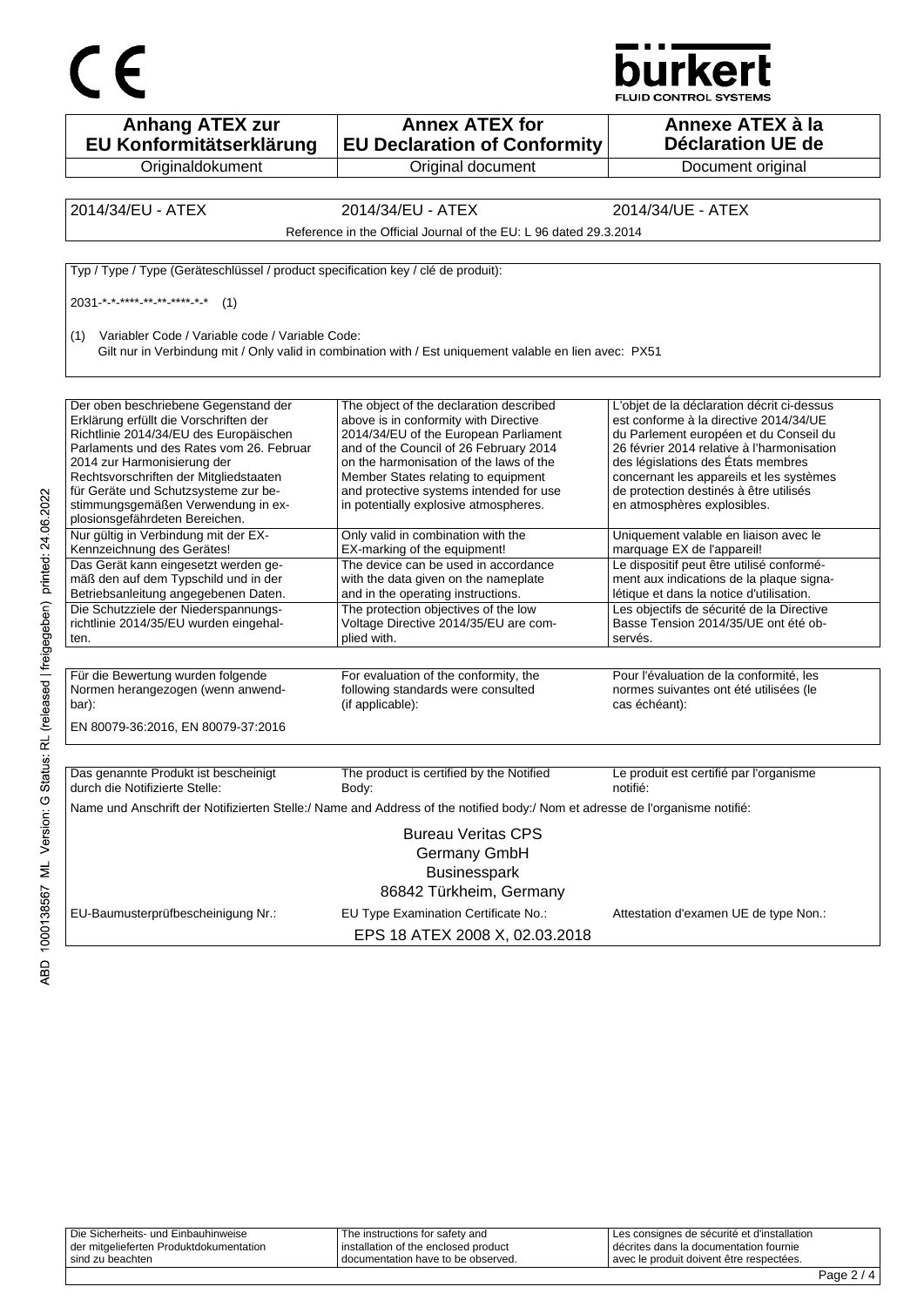# urkert

**Anhang DGRL zur EU Konformitätserklärung Originaldokument Annex PED for EU Declaration of Conformity** Original document **Annexe DESP à la Déclaration UE de**  Document original 2014/68/EU - DGRL 2014/68/EU - PED 2014/68/UE - DESP Reference in the Official Journal of the EU: L 189 dated 27.6.2014 Abweichend zu 2014/68/EU Artikel 1 Absatz 2 f) werden folgende Angaben gemacht. Varying from 2014/68/EU, Article 1 (2) (f), the following information shall be provided. Paragraphe 2 Contrairement à 2014/68/UE Article 1, f), les détails suivants ont été fournis. Typ / Type / Type (Geräteschlüssel / product specification key / clé de produit): 2031-\*-\*-\*\*\*\*-\*\*-\*\*-(1)-\*-\* (1) Leitungsanschluss (LTA = DN) / port connection / raccord - category I: DGRL gilt nur, wenn LTA > DN25 / PED valid only for LTA > DN25 / DESP valide de LTA > DN25 Der oben beschriebene Gegenstand der Erklärung erfüllt die Vorschriften der Richtlinie 2014/68/EU des Europäischen Parlaments und des Rates vom 15. Mai 2014 zur Harmonisierung der Rechtsvorschriften der Mitgliedstaaten über die Bereitstellung von Druckgeräten auf dem Markt. The object of the declaration described above is in conformity with Directive 2014/68/EU of the European Parliament and of the Council of 15 May 2014 on the harmonisation of the laws of the Member States relating to the making available on the market of pressure equipment. L'objet de la déclaration décrit ci-dessus est conforme à la directive 2014/68/UE du Parlement européen et du Conseil du 15 mai 2014 relative à l'harmonisation des législations des États membres concernant la mise à disposition sur le marché des équipements sous pression. Für die Bewertung wurden folgende Normen herangezogen (wenn anwendbar): For evaluation of the conformity, the following standards were consulted (if applicable): Pour l'évaluation de la conformité, les normes suivantes ont été utilisées (le cas échéant): EN 13480-5:2012, EN 12266-1:2012 Angewandtes Konformitätsbewertungsverfahren: **Modul A** (Interne Fertigungskontrolle) Applied conformity assessment: **Module A** (Internal production control) Examen de conformité appliqué: **Module A** (Vérification interne de la production) Einteilung nach Artikel 4 und Anhang II: Fluidklasse 1 (gasförmig oder flüssig), Diagramm 6, Kategorie I Instabile Gase sind ausgeschlossen. Max. Betriebsdruck PN 10 bar bei DN 100 Classification acc. to Article 4 and Annex II: Class 1 fluid (gaseous or liquid) Chart 6, Category I Unstable gases are excluded. Max. working pressure PN 10 bar at DN 100 Classification de l'article 4 et à l'annexe II: Classe 1 de fluide (gazeux ou liquide) Tableau 6, Catégorie I Gaz instables sont exclus. Pression de service maximale PN 10 bar pour DN 100 Das Produkt kann unter den folgenden Bedingungen verwendet werden (abhängig vom max Druck, dem LTA und dem Medium), ohne Kategorie The product can be used under the following condithe product can be doed and the rememing center. the I TA and the medium), without category Le produit peut être utilisé dans les conditions suivantes (dépendante de la pression de service maximale, la LTA et le milieu), sans catégorie Medium Bedingungen Fluid Conditions Fluide Conditions Gruppe 1, §4.1.c.i  $DN \leq 25$  Fluide group 1, §4.1.c.i  $DN \leq 25$  Fluide groupe 1, §4.1.c.i  $DN \leq 25$ Gruppe 2, §4.1.c.i DN ≤ 32 oder PS\*DN ≤ 1000 Fluid group 2, §4.1.c.i DN ≤ 32 or PS\*DN ≤ 1000 Fluide groupe 2, §4.1.c.i DN ≤ 32 ou PS\*DN ≤ 1000<br>Gruppe 1, §4.1.c.ii DN ≤ 25 oder PS\*DN ≤ 2000 Fluid group 1, §4.1.c.ii DN ≤ 25 Gruppe 1, §4.1.c.ii DN ≤ 25 oder PS\*DN ≤ 2000 Fluid group 1, §4.1.c.ii DN ≤ 25 or PS\*DN ≤ 2000 Fluide groupe 1, §4.1.c.ii Gruppe 2, §4.1.c.ii DN ≤ 200 oder PS\*DN ≤ 5000 Fluid group 2, §4.1.c.ii DN ≤ 200 or PS\*DN ≤ 5000 Fluide groupe 2, §4.1.c.ii DN ≤ 200 ou PS\*DN ≤ 5000

Die Sicherheits- und Einbauhinweise der mitgelieferten Produktdokumentation sind zu beachten The instructions for safety and installation of the enclosed product documentation have to be observed. Les consignes de sécurité et d'installation décrites dans la documentation fournie avec le produit doivent être respectées.

DN (LTA) in mm and PS (PN) in bar